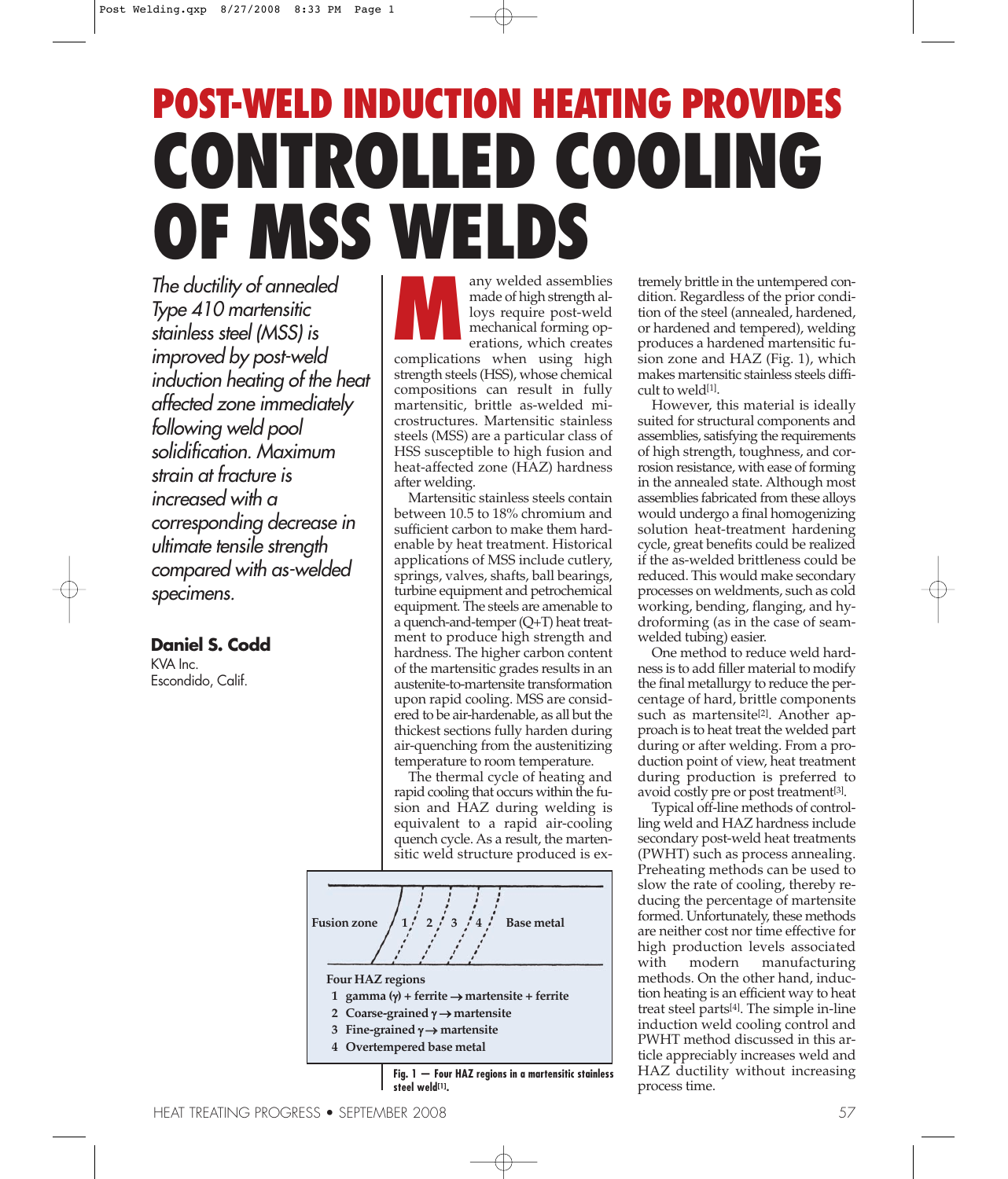

**Fig. 2 — Seam weld/cooling-control test apparatus.**





**Fig. 4 — Typical ASTM E190 guided bend-test weld ductility specimens. From left: 2t bend radius-full bend; 4t bend radius-full bend; 4t bend radius-failure.**



**Fig. 5 — Comparison of 3-point longitudinal face-bend test load-position data for various process conditions. Modified ASTM E190 guided bend test for ductility of welds. Bend Radius**  $= 2t; t = 1$  mm.

## **Experimental Procedure**

The material used in this study was Type 410 martensitic stainless steel (UNS41000, SAE 51410) with a nominal chemical composition of 0.15% max C and 11.5-13.5% Cr. Chemical composition of the actual samples is shown in Table 1. Stainless sheet test strips (0.5, 1, and 2 mm thick and 1,500 mm) were butt welded in the annealed condition using gas tungsten arc welding (GTAW) in a linear seam welding test fixture (Fig. 2). Test coupons were taken from the central, steady-state portion of the weld.

A special one-sided linear induction coil (Fig. 3) was implemented downstream of the GTAW torch to control the cooling profile of the weld seam. The coil incorporated a ferrite concentrator to focus the high frequency energy into a linear pattern directed onto the weld seam.Asplit coil design with a novel through-coil sight bore allowed for direct surface temperature measurements using a noncontact infrared pyrometer.

Optimal baseline GTAW settings were maintained throughout the controlled-cooling trials to isolate the effects of the secondary heat source on weld quality. Direct surface temperature of the weld seam was measured beneath the induction coil at the midpoint of the induction coil length.

## **Study Results**

Welded test strips were inspected

visually, and were subjected to qualitative bend testing for evidence of cracking (longitudinal face-bend testing) and quantitative tensile testing. Atotal of 230 samples were tested. Selected samples were also subjected to a hardening (Q+T) cycle in an electrically heated box furnace prior to tensile testing. Specimens were heated to 1010°C, soaked for approximately 100 s, and air quenched. Subsequently, samples were given a low-temperature tempering treatment at 175°C for 30 min to simulate an electrocoating bake cycle.

## **Process Evaluation on Seam-Welded Tubing**

The induction heating apparatus was implemented on a continuous rollforming tube mill set up to produce 28.6 mm  $OD \times 0.5$  mm wall and 19.1 mm OD × 1.2 mm wall GTAW seamwelded 410 stainless steel tubing. Tubing was subjected to destructive mechanical testing to assess overall integrity and formability. Tubes were tested as-welded, with inductor cooling-control, and after a Q+T hardening cycle, for a total of 48 samples.

#### **Guided Bend Weld Ductility**

Figure 4 shows typical longitudinal face bend test samples after testing. Baseline control trials were run with no post-weld cooling control, and baseline process-annealed samples were run with a full-cooling to room tem-

*Table 1 — Chemical composition (wt%) of Type 410 stainlesssteel used in study*

| Thickness, mm |      | Mn   |       |       | Si   |       | Ni   | ΑI    | Mo   |          |
|---------------|------|------|-------|-------|------|-------|------|-------|------|----------|
| 0.5           | 0.14 | 0.41 | 0.003 | 0.024 | 0.30 | 11.75 | 0.12 | 0.002 | 0.02 | $0.01\,$ |
|               | 0.14 | 0.37 | 0.003 | 0.032 | 0.40 | 12.25 | 0.24 | 0.001 | 0.03 | 0.01     |
|               | ).12 | 0.45 | 0.003 | 0.025 | 0.34 | 12.55 | 0.50 | 0.001 | 0.04 | $0.01\,$ |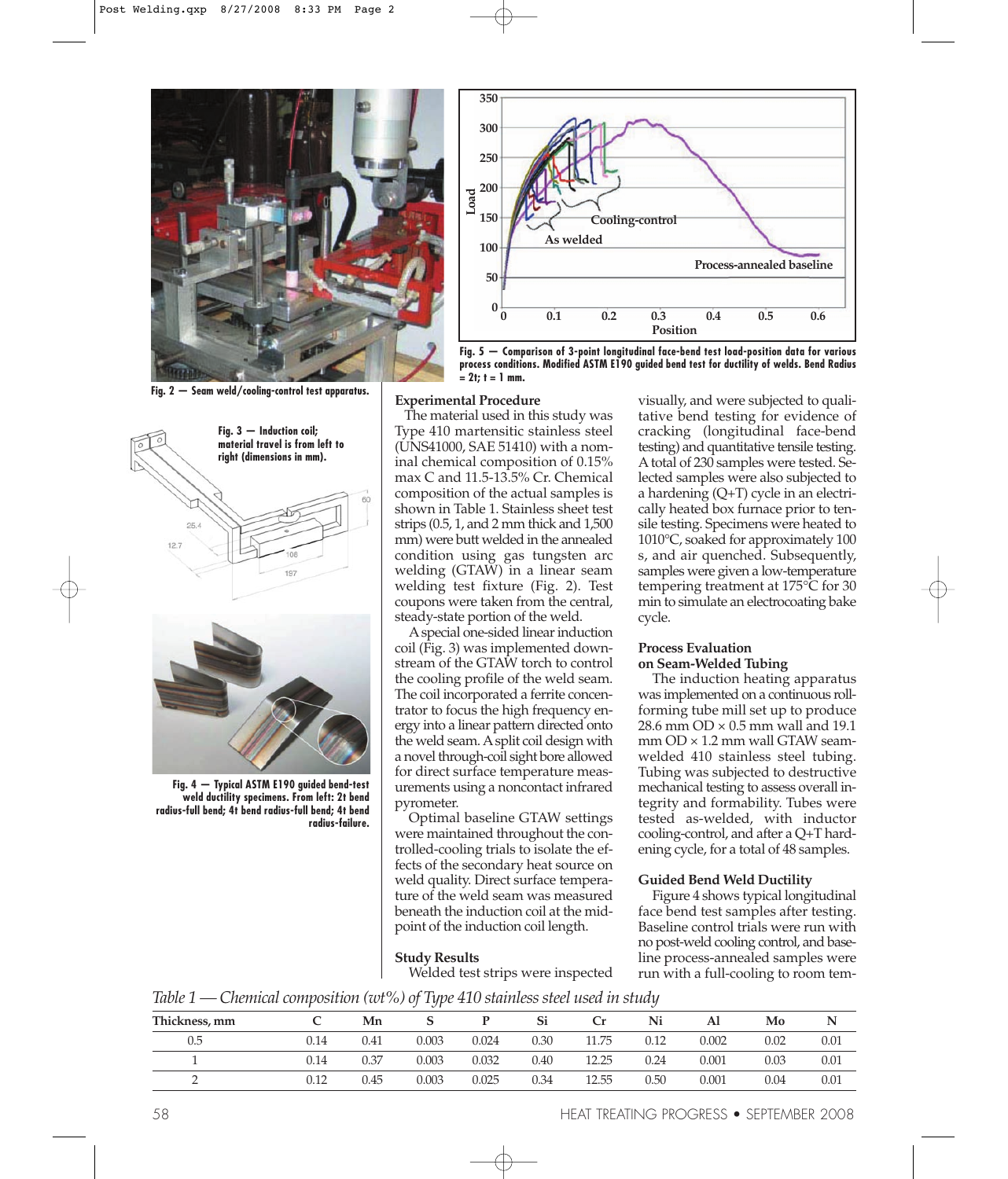| Thickness,<br>mm | Inductor<br>power, $\%$ | Coil voltage, V | Coil amperage, A | Induction<br>frequency, Hz | Net heat input<br>to coil, kJ/mm | Average seam temp., <sup>o</sup> C |
|------------------|-------------------------|-----------------|------------------|----------------------------|----------------------------------|------------------------------------|
| 0.5              |                         |                 | 156              |                            | 0.35                             | 635                                |
|                  |                         | 98              | 214              | 94                         | 10،،                             | 650                                |
|                  | 30                      |                 |                  | 94                         | .95                              | 730                                |

*Table 2 — Optimal induction heat-treatment parameters*

perature after welding followed by a seam annealing reheat pass. Samples were tested to failure (weld seam cracking) or until a complete U-bend was formed. Figures 5 and 6 show representative load-displacement test data. More specimens survived the bend test in the 4t configuration than the moresevere 2t setup.All baseline as-welded trials exhibited cracking prematurely. Conversely, all baseline process-annealed samples survived U-bend tests without cracking.

Two variables (downstream distance of the inductor coil and the induction power level) of the controlled-cooling trial parameters had the greatest effect on the bend-test performance. Ductility improved with moving the inductor downstream and increasing the power level to heat the seam sufficiently. Optimal ductility resulted with the inductor centerline ~30.5 cm downstream of the weld torch, and power level settings corresponding to average under-inductor seam temperature around 650°C.

## **Optimal Cooling-Control Parameters**

Table 2 summarizes key induction heating parameters for optimal weld ductility improvement. For all thicknesses, the average cooling-control seam temperature underneath the induction coil was around 650°C; the upper critical  $(A<sub>C3</sub>)$  for 410 stainless steel is about 960°C<sup>[5]</sup>. Tests performed at higher induction power settings,



**Fig. 6 — Comparison of 3-point longitudinal face-bend test load-position data for various process conditions. Modified ASTM E190 guided bend test for ductility of welds. Bend Radius = 4t; t = 1 mm.**

and consequently, mean seam temperatures above  $A_{C3}$ , resulted in a decrease in ductility in the weld seam area. Conversely, tests performed at lower induction power settings, and lower mean seam temperatures, showed only slight increases in weld zone ductility.

For the 410 chemical composition used in this study, the predicted  $A_{C1}$ temperature is approximately 675°C, which agrees well with the experimental results; i.e., maximum softening occurs at inductor temperatures near the  $A_{C1}$  threshold, with increasing



**Fig. 7 — Maximum elongation versus mean under-inductor weld seam temperature for varying downstream inductor coil distances; longitudinal weld seam specimens include all gauges.**



**Fig. 8 — Maximum elongation vs. mean under-inductor weld seam temperature for varying downstream inductor coil distances; longitudinal weld seam specimens 1 and 2 mm only.**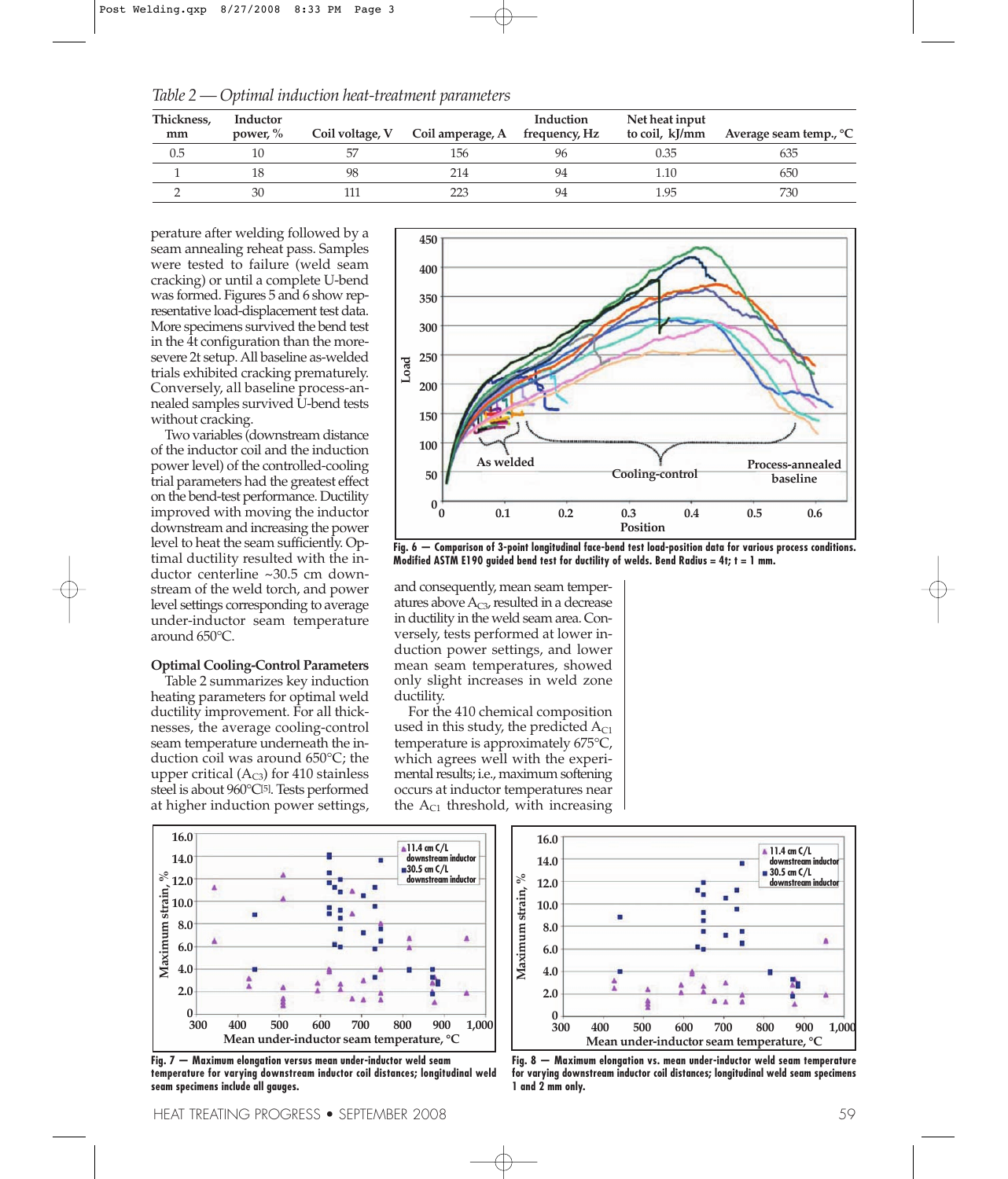## Martensitic Stainless Slashes Weight of Pickup Truck Tow Hook

With ever-increasing government regulations on vehicle safety and pressure from consumers concerned with fuel economy and emissions, car and truck manufacturers and their suppliers are turning to new technologies to help them achieve their goals of making components stronger and lighter. Much promise lies with advanced materials technologies using advanced engineering alloys or carbon composites. However, they have seen limited use in production due to high material costs and lack of compatibility with existing manufacturing processes.

Low cost martensitic stainless steels, on the other hand, provide excellent mechanical properties, including specific strength, toughness and fatigue performance, in addition to corrosion resistance while remaining easy to form, fabricate and process. Using martensitic stainless steels in place of other materials enables designers to arrive at cost-effective, lightweight structural solutions.

The development by KVA of a fully martensitic stainless steel full-size pickup truck front tow hook assembly illustrates these benefits. The assembly takes advantage of the excellent mechanical properties of hardened martensitic stainless to allow for notable weight savings—a 50% weight reduction compared with its high-strength, low-alloy (HSLA) counterpart. The use of seam-welded 410 stainless steel tubing in conjunction with a lower gauge stamped 410 stainless bracket exploit the material's ease of formability in the annealed state.

Benefits of the design include:

- Significant weight reduction (2.2 lb versus 4.4 lb)
- Surpasses current design strength requirement (no permanent set in severe loading cases)
- Unique brazed joint configuration
- Highly repeatable, economical, consistent bond assures product integrity with no loss of base metal mechanical properties due to weld HAZ degradation
- •Additional corrosion protection from 410 stainless steel
- Low-force (i.e., low cost) production tooling needed to process soft, down-gauged sheet and tube

## **Bolt-On Implementation**

GMAW welds of HSLA design are replaced with copper-brazed joints to affix the tow loop to the bracket. Brazing is accomplished during an airquench bright-hardening cycle in a protective atmosphere. Excellent joint integrity and appearance, along with uniform hardness and tensile strength

of 1,400 MPa throughout are obtained using the cost-effective, efficient production heat-treatment method.

> The martensitic tow hook design was validated according to the product verification specifications for structural durability using static strength test criteria. Qualification loads of 125% of the GVW were applied in various pull orientations and configurations in tensile testing without any signs of breaking, bending, or other loss of function. Additional destructive tensile tests show the stainless steel design to have an additional 18% load capacity relative to the baseline HSLA part. This is due partly to a more even distribution of stress from the tow loop to the bracket on the stainless part's brazed configuration. Conversely, the welds on the baseline HSLA part not only serve as stress concentrators (at the toe of the welds), but also they weaken the base metal in the heat af

hardness at higher inductor mean temperatures due to the rehardening of the weld seam.

## **Tensile Test Data**

Figure 7 shows sample elongation data versus under-inductor mean weld seam temperatures for two downstream locations of the induction coil for all three test strip thicknesses. Although data from the induction coil immediately downstream of the welding torch (inductor centerline 11.4 cm downstream of weld torch) are scattered, samples with the induction coil further downstream (inductor centerline 30.5 cm downstream of weld torch) show a significant improvement in maximum weld-seam strain at failure. Greatest ductility benefits are obtained through induction heat-treatment near the  $A_{C1}$  temperature of 675°C.

The initial trial configuration, intended to slow the cooling rate of the weld seam in the 800-500°C range, with the inductor immediately downstream of the weld torch (11.4 cm inductor location), did not produce significant softening of the HAZ at any power levels. Some samples from this configuration actually showed a decrease in ductility compared with baseline welds. Much of the scatter in the 11.4 cm data set can be attributed to the 0.5 mm thickness tests, as the limited joint restraint on the 0.5 mm strips may account for the negligible effect of the cooling-control at any power level for that case. Figure 8 shows sample elongation versus temperature for the 1 and 2 mm thicknesses only. Figure 9 shows the necessary hold time to produce a mixed A+F+C (austenite + ferrite + chromium carbide) microstructure in type 410 MSS is about 200 s. The induction coil in the 11.4 cm location, even operating at the correct temperatures to catch the nose of the TTT curve, only holds the cooling weld seam near the proper temperature for approximately 10 s. Consequentially, with the inductor adjacent to the weld torch, the HAZ is never held at an intermediate temperature for sufficient time to promote the formation of the A+F+C microstructure directly from the molten weld pool.

Alternatively, with the inductor moved downstream from the weld torch, the weld pool has a chance to cool below the martensite start  $(M_s)$ temperature, approximately 330°C for type 410 stainless steel<sup>[5]</sup>. The austenite

**Fully martensitic 410 stainless steel full-size pickup truck front tow-hook assembly.**

fected zone.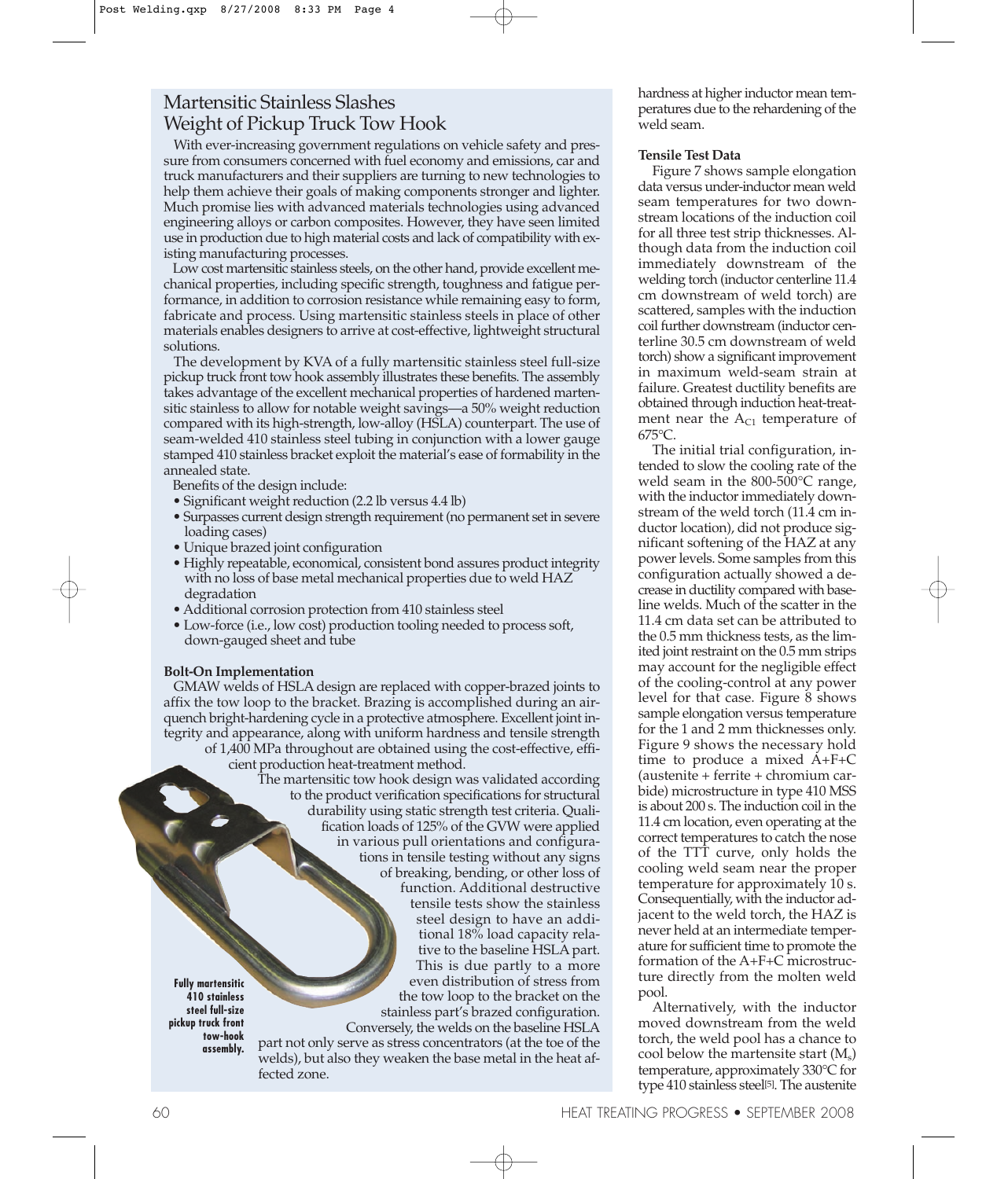

**Fig. 9 — Time-temperature transformation (TTT) diagram for Type 410 stainless steel[6].**

in the weld seam is allowed to transform, at least partially, into martensite before being reheated by the inductor. This inductor cooling-control, equivalent to an air-quench tempering cycle, promotes transformation of the martensite into ferrite and very fine carbides. This transformation reduces strength, but it improves ductility and toughness[5] . Additionally, the prolonged time at elevated temperatures increases diffusivity of hydrogen atoms while relieving thermal stresses, thereby reducing the probability of hydrogen-induced cracking or cold cracking<sup>[5]</sup>. . *Continued*



**Fig. 10 — Typical tensile-test weld specimen fracture locations. From top: transverse (T), annealed base metal; longitudinal (L), annealed base metal; T, post-weld CC and Q+T; L, post-weld CC and Q+T.**





## ASM Heat Treating Society furnace donation fires enthusiasm for high school student.

*How can we thank you enough for being so generous to our Materials Science and Engineering class here at Westerville South High School? This is definitely Christmas in April. All year, we've wished that we could have a furnace just like this one and now you have made our dreams come true!"*

This is a story about an anonymous Founding Member of the ASM Heat Treating Society who saw an opportunity to reach out to young people with a message that "Materials are cool." Or its corollary that "Heat treating is hot!"

*"We put your beautiful furnace to work immediately as our MSE class was working on their raku ceramics. All of the glazes we used contained various metal oxides which reduced to their metals on the surface of the clay."*

A small heat treating furnace had been obtained to support the efforts of the ASM Materials Education Society and our Materials Camp and Teachers Camp programs in central Ohio. It was meant to be portable so that it could be lent out to teachers at different schools. But the furnace was too large to be moved and shipped cost effectively. It would have to remain in one place.

"With your furnace, we can also work with creating our own design with Nitinol, do a study of the solid *phase changes for a Zn-Al alloy, and make our own glass."*

Rather than send the furnace back to its manufacturer, an HTS Founding Member had an idea. "I could write a check to cover the furnace and we would donate it to Westerville South High," he thought. "Then we could buy another smaller unit that could be used by teachers at other schools." A few phone calls were made, a check was sent and, almost immediately, the donated furnace was being used by eager students.

*"We are the first Materials Science and Engineering class in central Ohio, and I plan on doing* everything I can to help this to spread. Our first year has been highly successful and as a result, we *have at least four students who want to pursue MSE in college."*

Through this initiative, an individual member of our Heat Treating Society – the proud heat treating roots of ASM – stepped up to join with the ASM Materials Education Foundation "to excite young people in materials, science, and engineering careers

*"Thank you for helping us to inspire students to pursue Materials Science and Engineering as a career.* And thank you again for your generosity and for valuing the education of our young people so highly!" Very gratefully yours,

**Elizabeth L. Eddy** Westerville South High School Teacher





**ASM Materials Education Foundation** www.asmfoundation.org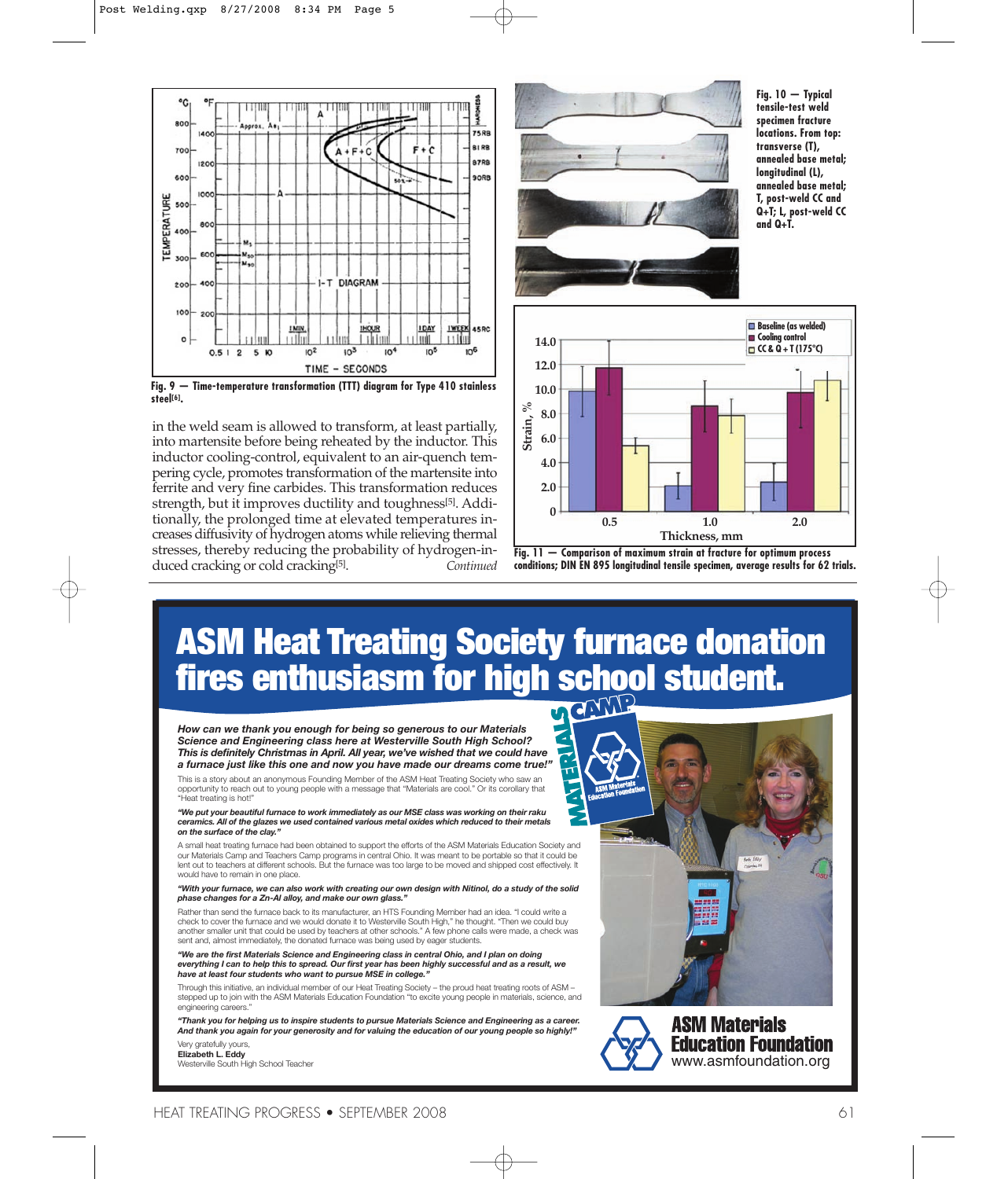



**Fig. 13 — Tube mill weld-zone with inductor installed; material travel from left-to-right.**







Fig.  $15$  - Typical stress-strain plots for seam-welded 28.6 mm diameter  $\times$  0.5 mm Type 410 SS tubing.

Figure 10 shows typical fracture locations in tensile test specimen. All transverse samples failed outside of the fusion and heat-affected zones for both the as-welded/cooling-control, and the Q+T specimens. The aswelded/cooling control samples show significant necking in the fracture zone; this was expected with the annealed base metal properties. The aswelded/cooling-control longitudinal specimens typically exhibited brittle fracture in the fusion and HAZ regions, which caused the surrounding base metal to yield, but not fail until further loading. The Q+T hardened longitudinal specimens failed simultaneously across the fusion/HAZ/ base metal interfaces, propagating along angles of maximum principal stress. Figures 11 and 12 show average results for longitudinal tensile testing of the baseline, optimal cooling-control, and Q+T weld specimens.

For all thicknesses, the optimum induction coil's cooling-control methods on the weld seam resulted in an increase in maximum strain at fracture and a corresponding decrease in ultimate tensile strength compared with the as-welded trials. The thicker gauges exhibit a better response to the controlled-cooling process; possibly due to the larger thermal inertia, and, therefore, slower effective cooling-rate after the inductor. The cooling-control weld specimens subjected to a Q+T thermal cycle exhibit strengths near 1,400 MPa, which is expected for hardened type 410 stainless steel.

### **Application to Seam-Welded Tubing**

Following weld-strip testing, the cooling-control apparatus was installed on a seam-welded tube mill (Fig. 13). The inductor was placed approximately 30 cm downstream of the GTAW torch body, and power settings were adjusted to bring the under-inductor seam temperature to 550 to 650°C.

Typical microindentation hardness traverse data are shown in Fig. 14. The width of the HAZ in the as-welded sample is well over 3 mm. While not softened completely to the level of the base metal, the cooling-control significantly reduces the HAZ microindentation hardness relative to the aswelded sample. Furthermore, after a Q+T heat treatment, the microindentation hardness of the tube remains constant across the circumference, without any HAZ weakened areas.

Figures 15 and 16 show mechanical